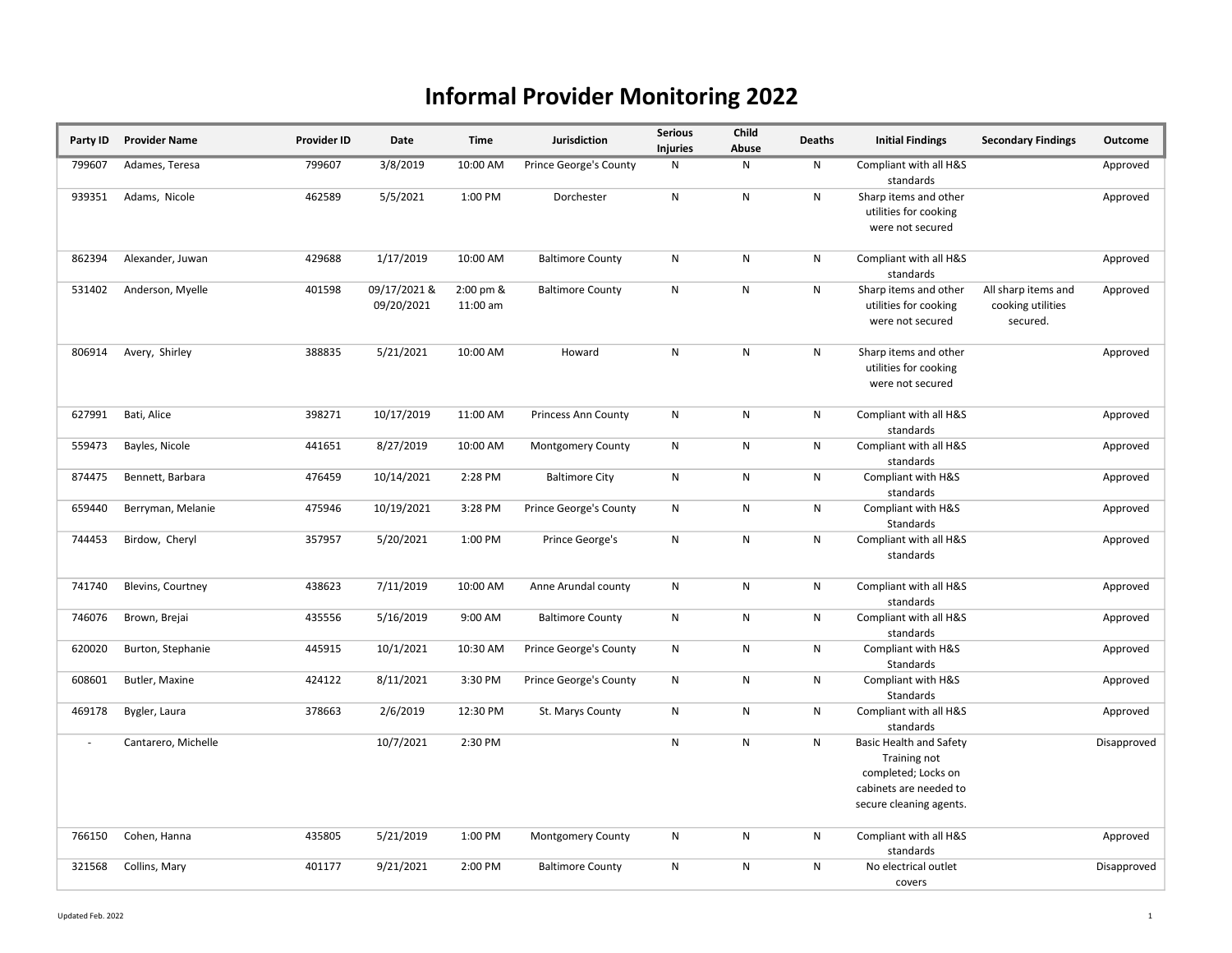| Party ID | <b>Provider Name</b>      | <b>Provider ID</b> | Date                       | <b>Time</b>             | Jurisdiction                  | <b>Serious</b><br><b>Injuries</b> | Child<br>Abuse | <b>Deaths</b> | <b>Initial Findings</b>                                            | <b>Secondary Findings</b>                                                    | Outcome     |
|----------|---------------------------|--------------------|----------------------------|-------------------------|-------------------------------|-----------------------------------|----------------|---------------|--------------------------------------------------------------------|------------------------------------------------------------------------------|-------------|
| 337923   | Cooper, Barbara           | 175217             | 5/25/2021                  | 1:00 PM                 | Dorchester                    | N                                 | ${\sf N}$      | N             | Compliant with all H&S<br>standards                                |                                                                              | Approved    |
| 489139   | Corley, Angelina          | 474182             | 9/15/2021                  | 12:30 PM                | Prince George's               | N                                 | ${\sf N}$      | $\mathsf{N}$  | Compliant with H&S<br>standards                                    |                                                                              | Approved    |
| 938360   | Cox, Iris                 | 382169             | 08/11/2021 &<br>08/13/2021 | 1:30 pm &<br>$10:30$ am | <b>Baltimore County</b>       | N                                 | N              | N             | Compliant with H&S<br>Standards                                    |                                                                              | Approved    |
| 801016   | Cuellar, Michael          | 440892             | 8/14/2019                  | 10:00 AM                | <b>Washington County</b>      | N                                 | ${\sf N}$      | ${\sf N}$     | Compliant with all H&S<br>standards                                |                                                                              | Approved    |
| 767499   | Denise Higgins            | 435523             | 5/8/2019                   | 12:30 PM                | <b>Baltimore County</b>       | N                                 | $\mathsf{N}$   | N             | Compliant with all H&S<br>standards                                |                                                                              | Approved    |
| 943092   | Diadhiou, Francois        | 465091             | 5/11/2021 &<br>6/1/2021    | 12:30 PM &<br>10:00 AM  | Prince George's               | N                                 | ${\sf N}$      | ${\sf N}$     | Incomplete Ready-to-<br>Go Pack missing 3<br>items                 | 3 items added to Ready-<br>To- Go Pack - Scissors,<br>tape & sealing plastic | Approved    |
| 962408   | Diaz, Maria               | 478870             | 12/14/2021                 | 3:30 PM                 | <b>Prince George's County</b> | N                                 | N              | N             | Compliant with H&S<br>Standards                                    |                                                                              | Approved    |
| 723201   | Douglas, Tiffany          | 434858             | 5/2/2019                   | 10:00 AM                | <b>Harford County</b>         | N                                 | ${\sf N}$      | ${\sf N}$     | Compliant with all H&S<br>standards                                |                                                                              | Approved    |
| 361516   | Dunnock, Betty            | 416589             | 9/24/2021                  | 2:00 PM                 | <b>Baltimore City</b>         | N                                 | $\mathsf{N}$   | N             | Compliant with H&S<br>standards                                    |                                                                              | Approved    |
| 230962   | Dyson, Cynthia            | 437698             | 6/20/2019                  | 10:00 AM                | <b>Charles County</b>         | N                                 | N              | N             | Compliant with all H&S<br>standards                                |                                                                              | Approved    |
| 845335   | Eakle, Deserise           | 408599             | 6/10/2021                  | 10:00 AM                | <b>Baltimore City</b>         | N                                 | ${\sf N}$      | ${\sf N}$     | Compliant with all H&S<br>standards                                |                                                                              | Approved    |
| 869761   | Eddie, Janelle            | 309137             | 1/8/2019                   | 10:00 AM                | <b>Baltimore County</b>       | N                                 | ${\sf N}$      | N             | Compliant with all H&S<br>standards                                |                                                                              | Approved    |
| 228379   | Eggleston, Briannetta     |                    | 8/7/2019                   | 9:00 AM                 | <b>Baltimore City</b>         | N                                 | ${\sf N}$      | ${\sf N}$     | Failed to gain CPS<br>clearance                                    |                                                                              | Disapproved |
| 814129   | Elliott, Barbara          | 392512             | 7/1/2021                   |                         | Prince George's               | N                                 | N              | N             | Sharp items and other<br>utilities for cooking<br>were not secured |                                                                              | Approved    |
| 938262   | Ellis, Margaret           | 461926             | 4/14/2021                  | 1:30 PM                 | Howard                        | N                                 | ${\sf N}$      | ${\sf N}$     | Sharp items and other<br>utilities for cooking<br>were not secured |                                                                              | Approved    |
| 101939   | Ellis, Sheila             | 361325             | 9/27/2021                  | 2:00 PM                 | <b>Harford County</b>         | N                                 | N              | N             | Compliant with H&S<br>standards                                    |                                                                              | Approved    |
| 101939   | Ellis, Sheila             | 361325             | 9/27/2021                  | 2:00 PM                 | <b>Harford County</b>         | N                                 | ${\sf N}$      | ${\sf N}$     | Compliant with H&S<br>Standards                                    |                                                                              | Approved    |
| 814392   | Enyi, Ifeyinwa            | 429611             | 1/29/2019                  | 10:00 AM                | <b>Baltimore County</b>       | N                                 | ${\sf N}$      | N             | Compliant with all H&S<br>standards                                |                                                                              | Approved    |
| 724516   | Escarre, Anivelca         | 452786             | 3/12/2020                  | 10:00 AM                | <b>Montgomery County</b>      | N                                 | N              | $\mathsf{N}$  | Compliant with all H&S<br>standards                                |                                                                              | Approved    |
| 598422   | Evans, Kendra             | 447560             | 11/26/2019                 | 10:00 AM                | <b>Baltimore City</b>         | N                                 | ${\sf N}$      | N             | Compliant with all H&S<br>standards                                |                                                                              | Approved    |
| 276895   | Fitzhugh Randolph, Rhonda | 474774             | 9/14/2021                  | 2:00 PM                 | Prince George's               | N                                 | N              | N             | Compliant with H&S<br>standards                                    |                                                                              | Approved    |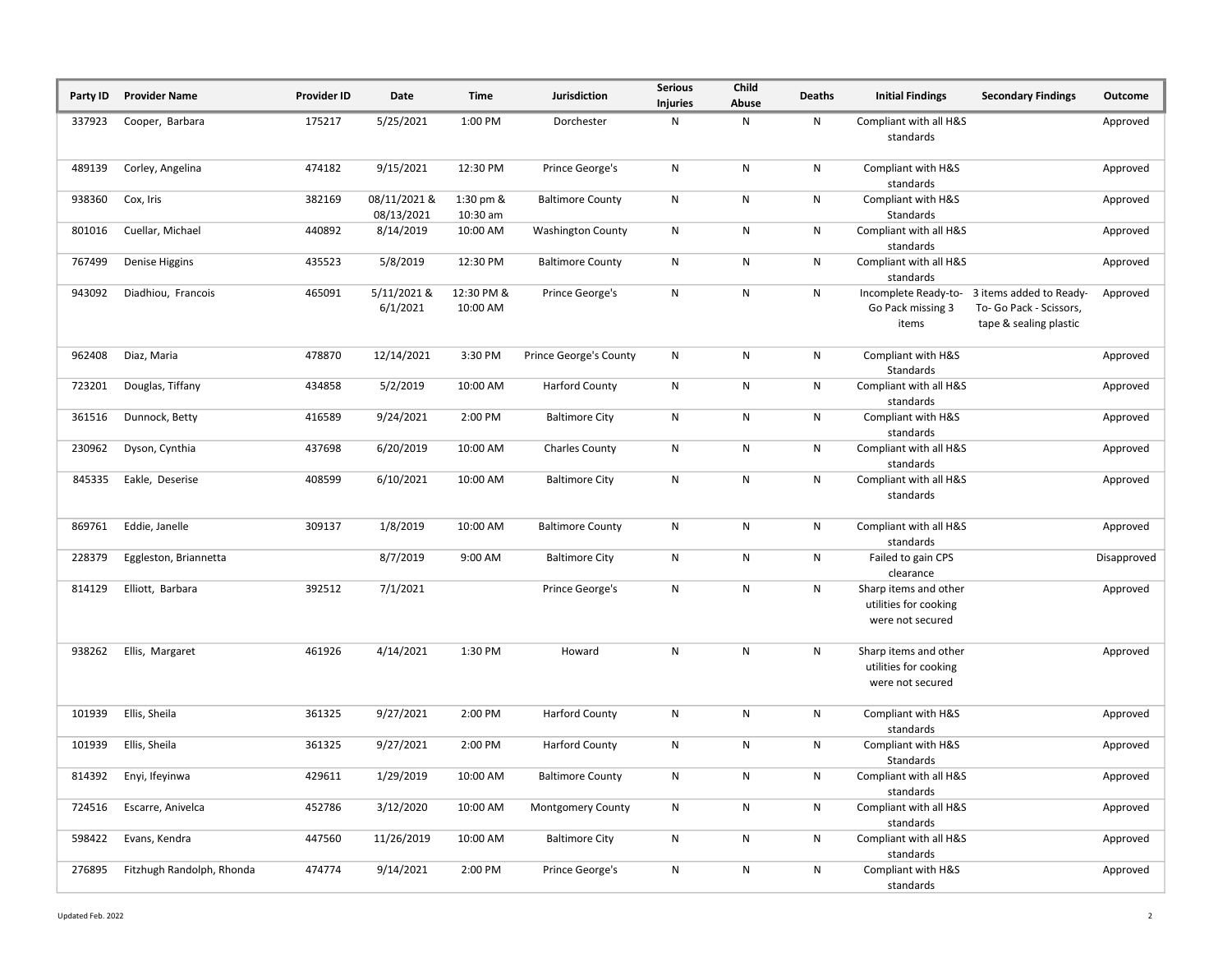| Party ID           | <b>Provider Name</b>  | <b>Provider ID</b> | Date                       | Time                       | Jurisdiction                                    | <b>Serious</b><br><b>Injuries</b> | Child<br>Abuse | Deaths | <b>Initial Findings</b>                                                                                   | <b>Secondary Findings</b>                                                                                        | Outcome     |
|--------------------|-----------------------|--------------------|----------------------------|----------------------------|-------------------------------------------------|-----------------------------------|----------------|--------|-----------------------------------------------------------------------------------------------------------|------------------------------------------------------------------------------------------------------------------|-------------|
| 179512             | Fleet, Doris          | 462736             | 5/12/2021                  | 2:00 PM                    | Harford                                         | N                                 | Ν              | N      | Compliant with all H&S<br>standards                                                                       |                                                                                                                  | Approved    |
| 938365             | Flores, Martha        | 462002             | 4/27/2021                  | 1:00 PM                    | Montgomery                                      | N                                 | N              | N      | Sharp items and other<br>utilities for cooking<br>were not secured                                        |                                                                                                                  | Approved    |
| 925701             | Forsyth, Linda        | 474530             | 9/22/2021                  | 3:30 PM                    | Anne Arundel                                    | N                                 | Ν              | N      | Compliant with H&S<br>standards                                                                           |                                                                                                                  | Approved    |
| 517860             | Gadow, Yvonne         | 452298             | 1/30/2020                  | 1:00 PM                    | <b>Baltimore City</b>                           | N                                 | Ν              | N      | Compliant with all H&S<br>standards                                                                       |                                                                                                                  | Approved    |
| 104001             | Galloway, Patricia    | 481428             | 02/04/2022                 | AM                         | 02/03/2022 & 1:45 PM & 9:30 Anne Arundel County | ${\sf N}$                         | N              | N      | No working home<br>phone, cleaning items<br>stored inappropriately<br>and Emergency Back<br>items missing | Has a working home<br>phone, cleaning items<br>now stored securely,<br>and all Emergency Back<br>items observed. | Approved    |
| 662802             | Galvan, Maria         | 438037             | 07/29/2021 &<br>08/02/2021 | 10:00 AM &<br>2:00 PM      | <b>Montgomery County</b>                        | N                                 | N              | N      | Compliant with H&S<br>Standards                                                                           |                                                                                                                  | Approved    |
| 602188             | Gant, Dionne          | 435987             | 5/23/2019                  | 1:00 PM                    | <b>Baltimore County</b>                         | Ν                                 | N              | N      | Compliant with all H&S<br>standards                                                                       |                                                                                                                  | Approved    |
| 664949             | George, Shamekia      | 382169             | 09/22/2021<br>09/24/2021   | 2:00 PM<br>1:30 PM         | <b>Baltimore County</b>                         | N                                 | N              | N      | Emergency ready to go<br>bag did not have all<br>required items                                           | Emergency to go bag<br>had all required items<br>and was well organized                                          | Approved    |
| 892372             | Gibson, Yvette        | 435205             | 6/10/2021                  | 1:00 PM                    | Montgomery                                      | N                                 | ${\sf N}$      | N      | Sharp items and other<br>utilities for cooking<br>were not secured                                        |                                                                                                                  | Approved    |
| 863085             | Goddard, Glenda       | 428013             | 1/6/2022                   | 3:30 PM                    | <b>Prince Georges County</b>                    | N                                 | N              | N      | Provider was not<br>present at the<br>Inspection.                                                         |                                                                                                                  | Disapproved |
| 796093 &<br>130211 | Gray, Sandra          | 417460             | 8/31/2021                  | 2:00 PM                    | <b>Howard County</b>                            | N                                 | N              | N      | Compliant with H&S<br>Standards                                                                           |                                                                                                                  | Approved    |
| 739570             | Greer, Jamar          | 355398             | 6/1/2021                   | 1:00 PM                    | St. Mary's                                      | N                                 | N              | N      | Sharp items and other<br>utilities for cooking<br>were not secured                                        |                                                                                                                  | Approved    |
| 949927             | Grossway, Christine   | Not In ccats       | 12/20/2021                 | 1:45 PM                    | <b>Baltimore County</b>                         | N                                 | Ν              | N      | Compliant with H&S<br>standards                                                                           |                                                                                                                  | Disapproved |
| 949927             | Grossway, Christine   | Not in ccats       | 10/13/2021 &<br>10/15/2021 | 1:45:00 PM &<br>$11:30$ am | <b>Baltimore County</b>                         | N                                 | N              | N      | Compliant with H&S<br>Standards                                                                           |                                                                                                                  | Disapproved |
|                    | 496297 Hebron, Lashan | 478206             | 11/24/2021                 | 3:30 PM                    | <b>Baltimore City</b>                           | N                                 | N              | N      | Compliant with H&S<br>Standards                                                                           |                                                                                                                  | Approved    |
| 917469             | Hernandez, Hermina    | 474234             | 09/14/2021<br>09/17/2021   | 3:35 PM<br>4:00 PM         | <b>Howard County</b>                            | N                                 | N              | N      | Emergency ready to go<br>bag did not have all<br>required items                                           | Emergency to go bag<br>had all required items<br>and was well organized                                          | Approved    |
| 462165             | Higgs, Cheyenne       | 441021             | 8/15/2019                  | 1:00 PM                    | Carroll County                                  | N                                 | N              | N      | Compliant with all H&S<br>standards                                                                       |                                                                                                                  | Approved    |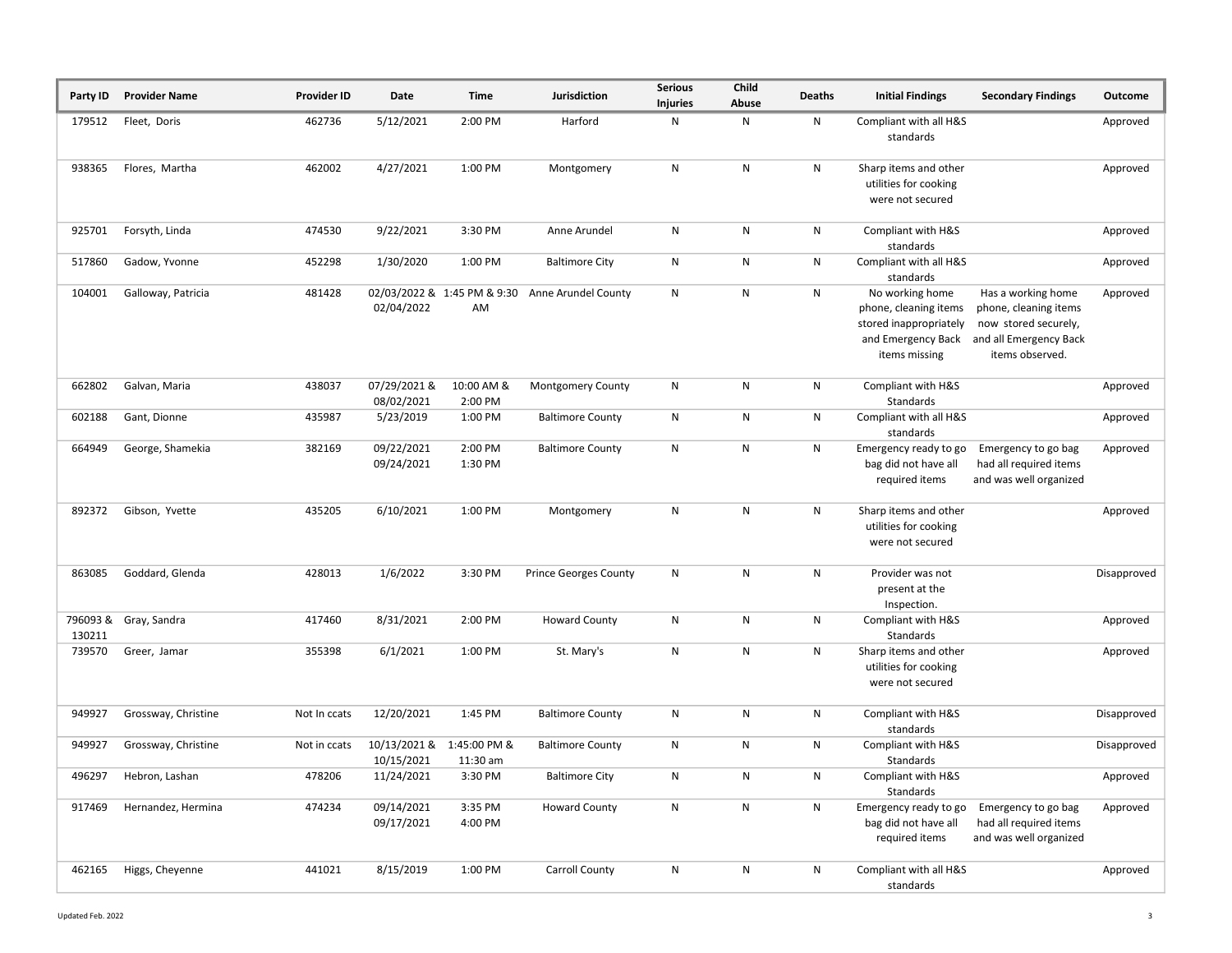| Party ID           | <b>Provider Name</b> | <b>Provider ID</b> | Date                       | Time                  | Jurisdiction             | <b>Serious</b><br><b>Injuries</b> | Child<br>Abuse | Deaths | <b>Initial Findings</b>                                                                                       | <b>Secondary Findings</b>                                                                                            | Outcome  |
|--------------------|----------------------|--------------------|----------------------------|-----------------------|--------------------------|-----------------------------------|----------------|--------|---------------------------------------------------------------------------------------------------------------|----------------------------------------------------------------------------------------------------------------------|----------|
| 138455             | Hood, Tyreek         | 382250             | 6/22/2021                  | 1:00 PM               | Howard                   | Ν                                 | N              | N      | Sharp items and other<br>utilities for cooking<br>were not secured                                            |                                                                                                                      | Approved |
| 115944             | Hood, Tyreek         | 382250             | 2/3/2022                   | 3:30 PM               | <b>Howard County</b>     | N                                 | N              | N      | Compliant with H&S<br>Standards                                                                               |                                                                                                                      | Approved |
| 103268             | Hutchinson, Frances  | 102832             | 4/21/2021                  | 1:30 PM               | Anne Arundel             | N                                 | ${\sf N}$      | N      | Compliant with all H&S<br>standards                                                                           |                                                                                                                      | Approved |
| 458709             | Isaacson, Sorah      | 433882             | 4/16/2019                  | 10:00 AM              | <b>Baltimore County</b>  | N                                 | N              | N      | Compliant with all H&S<br>standards                                                                           |                                                                                                                      | Approved |
| 671047             | Jackson, Theresa     | 406117             | 9/4/2019                   | 10:00 AM              | <b>Montgomery County</b> | N                                 | N              | Ν      | Compliant with all H&S<br>standards                                                                           |                                                                                                                      | Approved |
| 406117             | Jackson, Theresa     | 406117             | 12/23/2021 &<br>12/29/2021 | 3:30 PM<br>1:15 PM    |                          | N                                 | ${\sf N}$      | N      | Smoke detector<br>deficiency, needs<br>covers on electrical<br>outlets, Binder missing<br>p1 of EPP document. | Working smoke<br>detectors, electrical<br>outlets covered,<br>Emergency<br>Preparedness Plan<br>documents in binder. | Approved |
| 947019             | Jandres, Ana         | 468015             | 6/2/2021                   | 10:00 AM              | Montgomery               | N                                 | ${\sf N}$      | N      | Compliant with all H&S<br>standards                                                                           |                                                                                                                      | Approved |
| 946551             | Jenkins, Celena      | 467583             | 6/2/2021                   | 1:00 PM               | Prince George's          | N                                 | ${\sf N}$      | N      | Compliant with all H&S<br>standards                                                                           |                                                                                                                      | Approved |
| 846146 &<br>852663 | Johnson, Althea      | 415842             | 10/21/2021 &<br>10/29/2021 | 10:36 AM &<br>2:40 PM | <b>Howard County</b>     | N                                 | ${\sf N}$      | N      | The ERTG Pack was not The ERTG Pack and all<br>prepared                                                       | items were observed.                                                                                                 | Approved |
| 938223             | Jones, Maxine        | 461909             | 4/13/2021                  | 1:30 pm &<br>10:30 am | Somerset                 | N                                 | ${\sf N}$      | N      | Sharp items and other<br>utilities for cooking<br>were not secured                                            |                                                                                                                      | Approved |
| 714050             | Jones, Hawanya       | 714050             | 12/23/2021                 | 1:45 PM               | St. Mary's               | N                                 | ${\sf N}$      | N      | Compliant with H&S<br>Standards                                                                               |                                                                                                                      | Approved |
| 531170             | Jones, Lorraine      | 429628             | 1/31/2019                  | 10:00am               | <b>Baltimore County</b>  | N                                 | N              | N      | Compliant with all H&S<br>standards                                                                           |                                                                                                                      | Approved |
| 947035             | Jove, Candida        | 468023             | 6/3/2021                   | 1:00 PM               | Anne Arundel             | ${\sf N}$                         | ${\sf N}$      | N      | Compliant with all H&S<br>standards                                                                           |                                                                                                                      | Approved |
| 268829             | Joyner, Carolyn      | 452785             | 3/11/2020                  | 10:00 AM              | Montgomery County        | Ν                                 | N              | Ν      | Compliant with all H&S<br>standards                                                                           |                                                                                                                      | Approved |
|                    | 932806 Keesee, Donye | 947923             | 1/27/2022                  | 3:30 PM               | Prince George's County   | ${\sf N}$                         | N              | Ν      | Compliant with H&S<br>Standards                                                                               |                                                                                                                      | Approved |
| 891783             | Kheirabad, Fereshteh | 434820             | 5/4/2021                   | 10:00 AM              | Montgomery               | N                                 | ${\sf N}$      | N      | Compliant with all H&S<br>standards                                                                           |                                                                                                                      | Approved |
| 908168             | King, Maria          | 476127             | 09/29/2021<br>10/01/2021   | 2:02 PM 3:30<br>PM    | <b>Charles County</b>    | N                                 | $\mathsf{N}$   | N      | Harmful Products not<br>appropriately stores<br>and locked                                                    | Compliant with all H&S<br>standards                                                                                  | Approved |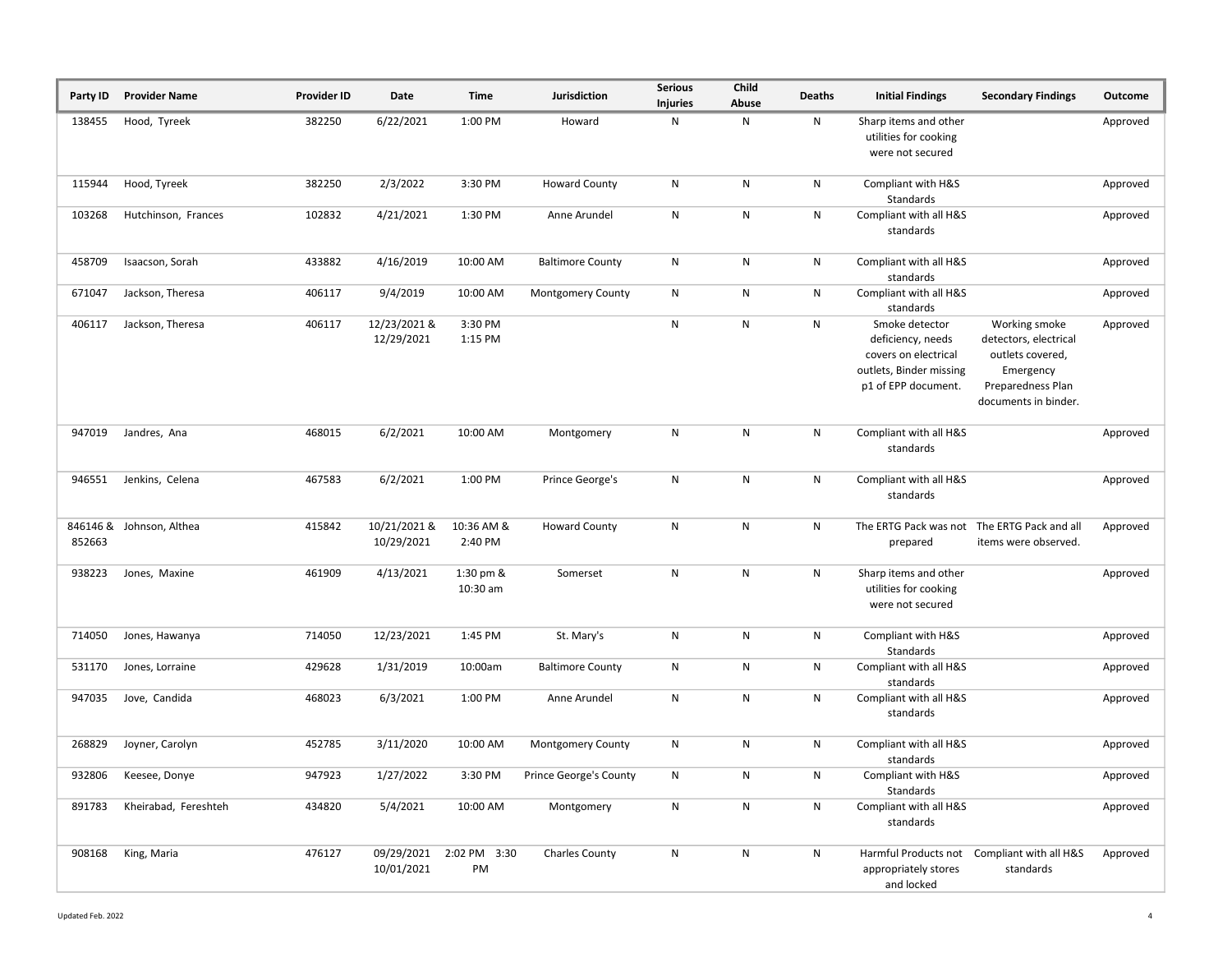| Party ID | <b>Provider Name</b>  | Provider ID | Date                     | Time               | Jurisdiction             | <b>Serious</b><br><b>Injuries</b> | Child<br>Abuse | <b>Deaths</b> | <b>Initial Findings</b>                                                           | <b>Secondary Findings</b>                                               | Outcome     |
|----------|-----------------------|-------------|--------------------------|--------------------|--------------------------|-----------------------------------|----------------|---------------|-----------------------------------------------------------------------------------|-------------------------------------------------------------------------|-------------|
| 944146   | Lam, Huyen            | 465762      | 5/19/2021                | 1:00 PM            | Montgomery               | N                                 | $\mathsf{N}$   | N             | Approved                                                                          |                                                                         | Approved    |
| 505850   | Lewis, Dorothy        | 475085      | 8/17/2021                | 10:30 AM           | Dorchester County        | $\mathsf{N}$                      | N              | N             | Safety of the Home and<br><b>General Cleanliness</b><br>Standards were not<br>met |                                                                         | Disapproved |
| 373831   | Lewis, Scarlette      | 347064      | 09/15/2021<br>09/23/2021 | 2:00 PM<br>2:35 PM | <b>Baltimore County</b>  | N                                 | N              | N             | Denied and<br>Rescheduled                                                         | Compliant with all H&S<br>standards                                     | Approved    |
| 851187   | Lewis-Trippett, Karen | 452304      | 1/29/2020                | 10:00 AM           | Charles Co.              | $\mathsf{N}$                      | N              | N             | Compliant with all H&S<br>standards                                               |                                                                         | Approved    |
| 871291   | Mahoney, Jeanette     | 434857      | 5/1/2019                 | 10:00 AM           | Anne Arundal             | $\mathsf{N}$                      | N              | N             | Compliant with all H&S<br>standards                                               |                                                                         | Approved    |
| 740164   | Major, Sherry         | 391692      | 5/7/2019                 | 1:00 PM            | <b>Howard County</b>     | N                                 | N              | N             | Compliant with all H&S<br>standards                                               |                                                                         | Approved    |
| 469735   | Maritza, Pandey       | 469735      | 7/9/2021                 |                    |                          | ${\sf N}$                         | ${\sf N}$      | N             | Compliant with all H&S<br>standards                                               |                                                                         | Approved    |
| 796058   | Martin, Deborah       | 429074      | 1/15/2019                | 1:00 PM            | <b>Baltimore County</b>  | ${\sf N}$                         | ${\sf N}$      | N             | Compliant with all H&S<br>standards                                               |                                                                         | Approved    |
| 703691   | Maxwell, Elizabeth    | 437591      | 6/4/2019                 | 10:00 AM           | <b>Montgomery County</b> | N                                 | N              | N             | Compliant with all H&S<br>standards                                               |                                                                         | Approved    |
| 783210   | Maynard, Shirley      | 377383      | 6/29/2021                | 10:00 AM           | Washington               | $\mathsf{N}$                      | N              | N             | Sharp items and other<br>utilities for cooking<br>were not secured                |                                                                         | Approved    |
| 371095   | McIver, Hope          | 474965      | 09/17/2021<br>09/20/2021 | 2:00 PM 9:16<br>AM | <b>Montgomery County</b> | N                                 | $\mathsf{N}$   | N             | Emergency ready to go<br>bag did not have all<br>required items                   | Emergency to go bag<br>had all required items<br>and was well organized | Approved    |
| 757234   | McQuay, Pamela        | 409398      | 1/23/2020                | 1:00 PM            | <b>Baltimore County</b>  | $\mathsf{N}$                      | N              | N             | Compliant with all H&S<br>standards                                               |                                                                         | Approved    |
| 737651   | Meyers, Dawn          | 354427      | 4/22/2021                | 1:30 PM            | <b>Baltimore County</b>  | N                                 | N              | N             | Compliant with all H&S<br>standards                                               |                                                                         | Approved    |
| 789569   | Miles, Lester         | 449944      | 1/21/2020                | 10:00 AM           | <b>Baltimore County</b>  | N                                 | N              | N             | Compliant with all H&S<br>standards                                               |                                                                         | Approved    |
| 904278   | Millan, Nancy         | 446428      | 10/15/2019               | 10:00 AM           | <b>Howard County</b>     | ${\sf N}$                         | ${\sf N}$      | N             | Failed to show for the<br>first visit                                             |                                                                         | Disapproved |
| 904278   | Millan, Nancy         | 446428      | 10/29/2019               | 10:00 AM           | <b>Howard County</b>     | N                                 | ${\sf N}$      | N             | Compliant with all H&S<br>standards                                               |                                                                         | Approved    |
| 945710   | Mitchell, Nona        | 466885      | 4/13/2021                | 10:00 AM           | Howard                   | ${\sf N}$                         | N              | N             | Sharp items and other<br>utilities for cooking<br>were not secured                |                                                                         | Approved    |
| 730201   | Moore, Crystal        | 353481      | 09/01/2021<br>09/01/2021 | 2:00 PM<br>4:30 PM | <b>Harford County</b>    | $\mathsf{N}$                      | N              | N             | Emergency ready to go<br>bag did not have all<br>required items                   | Emergency to go bag<br>had all required items<br>and was well organized | Disapproved |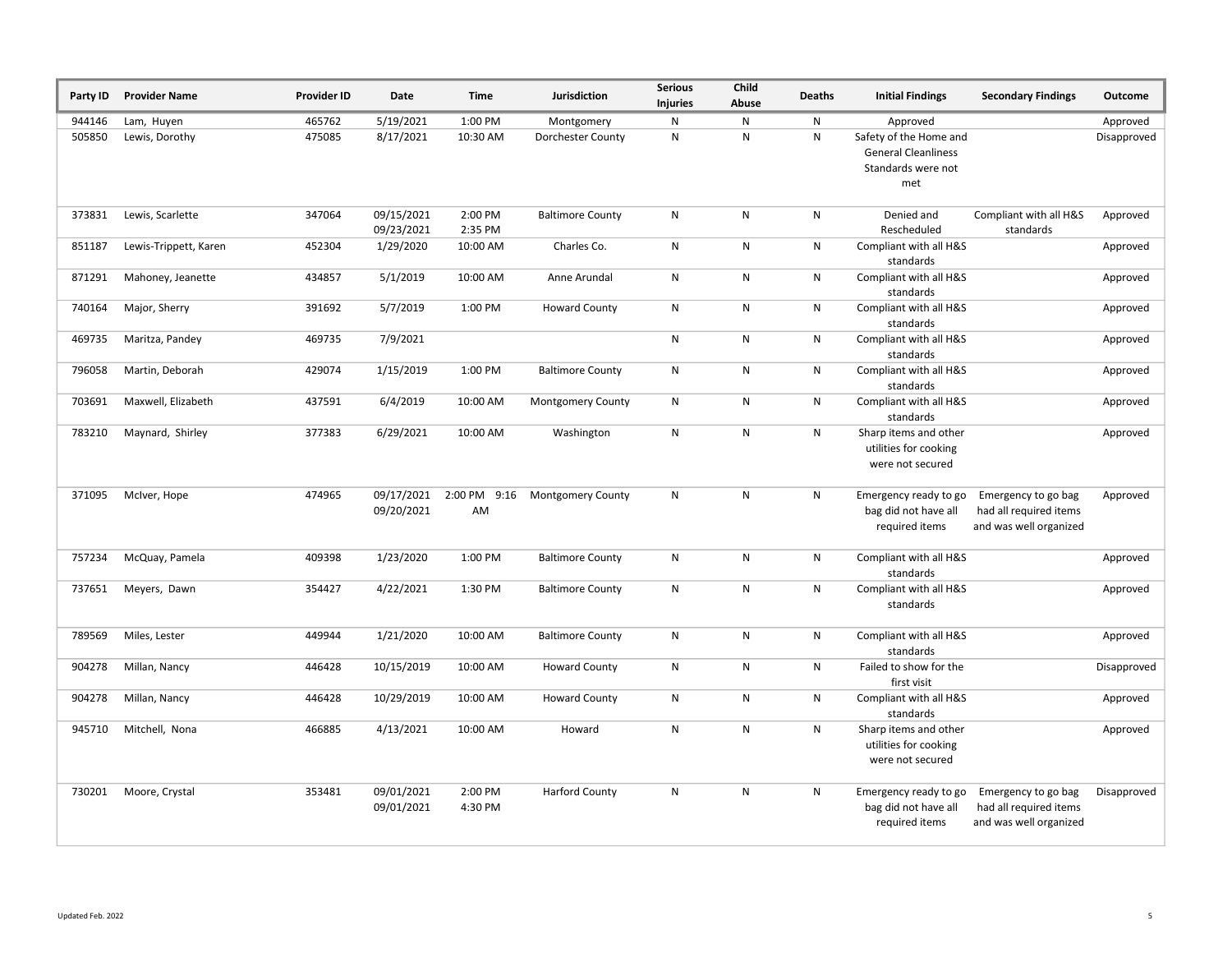| Party ID | <b>Provider Name</b>    | <b>Provider ID</b> | Date                     | Time     | Jurisdiction                   | <b>Serious</b><br><b>Injuries</b> | Child<br>Abuse | Deaths | <b>Initial Findings</b>                                            | <b>Secondary Findings</b>                                | Outcome     |
|----------|-------------------------|--------------------|--------------------------|----------|--------------------------------|-----------------------------------|----------------|--------|--------------------------------------------------------------------|----------------------------------------------------------|-------------|
| 948343   | Morrison, Jacqueline    | 468805             | 6/29/2021                | 1:00 PM  | <b>Baltimore City</b>          | N                                 | Ν              | N      | Sharp items and other<br>utilities for cooking<br>were not secured |                                                          | Approved    |
| 354427   | Myers, Dawn             | 354427             | 4/22/2021                | 1:30 PM  |                                | ${\sf N}$                         | ${\sf N}$      | N      | Compliant with all H&S<br>standards                                |                                                          | Approved    |
| 261376   | Nedd, Chere             | 343775             | 1/8/2020                 | 1:00 PM  | <b>Baltimore County</b>        | N                                 | N              | N      | Compliant with all H&S<br>standards                                |                                                          | Approved    |
| 729493   | Nushawg, Dulce          | 350294             | 6/15/2021                | 1:00 PM  | Anne Arundel                   | N                                 | ${\sf N}$      | N      | Compliant with all H&S<br>standards                                |                                                          | Approved    |
| 123480   | Oliver, Delilah         | 443685             | 9/26/2019                | 1:00 PM  | <b>Baltimore City</b>          | ${\sf N}$                         | ${\sf N}$      | N      | Compliant with all H&S<br>standards                                |                                                          | Approved    |
| 898168   | Paez, Lisa              | 473072             | 09/02/2021<br>09/07/2021 | PM       | 2:01 PM 5:15 Montgomery County | ${\sf N}$                         | ${\sf N}$      | N      | appropriately stores<br>and locked                                 | Harmful Products not Compliant with all H&S<br>standards | Approved    |
| 0        | Paige, lan              | 441691             | 8/28/2019                | 10:00 AM | <b>Baltimore City</b>          | ${\sf N}$                         | ${\sf N}$      | N      | Compliant with all H&S<br>standards                                |                                                          | Approved    |
| 938309   | Pandey, Maritza         | 469735             | 7/9/2021                 | 2:00 PM  | <b>Montgomery County</b>       | N                                 | ${\sf N}$      | N      | Compliant with H&S<br>Standards                                    |                                                          | Approved    |
| 699143   | Pannel, Michelle        | 335380             | 5/5/2021                 | 10:00 AM | Frederick                      | ${\sf N}$                         | ${\sf N}$      | N      | Sharp items and other<br>utilities for cooking<br>were not secured |                                                          | Approved    |
| 960905   | Patel, Varsha           | 320136             | 1/28/2022                | 1:45 PM  | <b>Frederick County</b>        | ${\sf N}$                         | N              | N      | Compliant with H&S<br>Standards                                    |                                                          | Approved    |
| 934513   | Pinder, Pamela          | 462656             | 11/30/2021               | 1:56 PM  | Caroline County                | N                                 | N              | N      | Compliant with H&S<br>Standards                                    |                                                          | Approved    |
| 870845   | Polk, Mairinita         | 423353             | 5/6/2021                 | 1:00 PM  | Wicomico                       | ${\sf N}$                         | ${\sf N}$      | N      | Sharp items and other<br>utilities for cooking<br>were not secured |                                                          | Approved    |
| 678826   | Pritchett, Shaquille    | 325669             | 5/13/2021                | 1:00 PM  | Howard                         | ${\sf N}$                         | ${\sf N}$      | N      | Sharp items and other<br>utilities for cooking<br>were not secured |                                                          | Approved    |
| 850171   | Proctor, Dana           | 411732             | 6/15/2021                | 10:00 AM | Prince George's                | ${\sf N}$                         | ${\sf N}$      | N      | Compliant with all H&S<br>standards                                |                                                          | Approved    |
| 458709   | Rabinowitz, Chanya      | 447218             | 11/20/2019               | 10:00 AM | <b>Baltimore County</b>        | N                                 | N              | N      | Compliant with all H&S<br>standards                                |                                                          | Approved    |
| 607606   | Rivera, Stacy           | 475858             | 10/14/2021               | 3:35 PM  | Prince George's County         | N                                 | N              | N      | Compliant with H&S<br>Standards                                    |                                                          | Approved    |
| 937634   | 937637 & Roberts, Elsie | 474340             | 9/13/2021                | 2:00 PM  | <b>Garrett County</b>          | N                                 | ${\sf N}$      | N      | Failure to meet minimal<br>requirements                            |                                                          | Disapproved |
| 117292   | Robninson, Imani        | 475085             | 9/9/2021                 | 1:00 PM  | <b>Baltimore City</b>          | N                                 | N              | N      | Compliant with H&S<br>standards                                    |                                                          | Approved    |
| 919771   | Rockwell, Leslie        | 476135             | 1/8/2021                 | 1:45 PM  | <b>Washington County</b>       | N                                 | N              | N      | Compliant with H&S<br>standards                                    |                                                          | Approved    |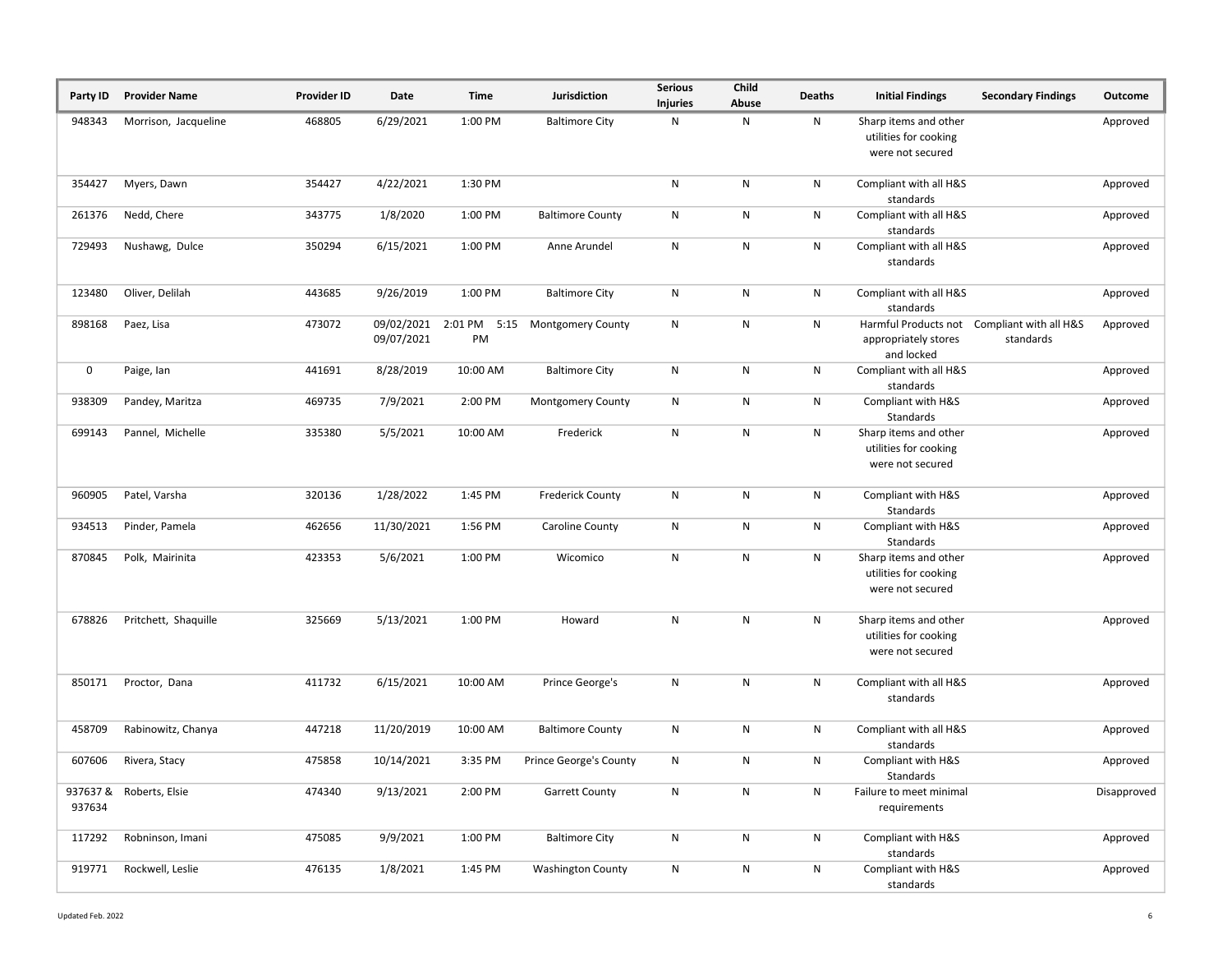| Party ID | <b>Provider Name</b> | <b>Provider ID</b> | Date                       | Time                              | Jurisdiction                  | <b>Serious</b><br><b>Injuries</b> | Child<br>Abuse | <b>Deaths</b> | <b>Initial Findings</b>                                                                                     | <b>Secondary Findings</b>                                                         | Outcome     |
|----------|----------------------|--------------------|----------------------------|-----------------------------------|-------------------------------|-----------------------------------|----------------|---------------|-------------------------------------------------------------------------------------------------------------|-----------------------------------------------------------------------------------|-------------|
| 833234   | Rodgers, Destiny     | 444512             | 10/1/2019                  | 10:00AM                           | <b>Prince George's County</b> | Ν                                 | N              | N             | Compliant with all H&S<br>standards                                                                         |                                                                                   | Approved    |
| 416712   | Rogers, Simone       | 333337             | 12/11/2019                 | 10:00 AM                          | <b>Baltimore City</b>         | N                                 | ${\sf N}$      | N             | Compliant with all H&S<br>standards                                                                         |                                                                                   | Approved    |
| 476579   | Roy, Valarie         | 132583             | 11/3/2021                  | 1:55 AM                           | Somerset County               | N                                 | ${\sf N}$      | N             | No protective coverings<br>or heating system.                                                               |                                                                                   | Disapproved |
| 476579   | Roy, Valarie         | 132583             | 12/16/2021 &<br>12/17/2021 | 1:45pm &<br>11:00 am              | Somerset County               | N                                 | N              | N             | Observed a broken<br>toilet seat and a large<br>hole in the wall                                            | The toilet seat was<br>replaced and the hole<br>in the wall was<br>patched.       | Approved    |
| 551807   | Saunders, Jamal      | 440429             | 8/8/2019                   | 10:00 AM                          | <b>Baltimore City</b>         | N                                 | ${\sf N}$      | ${\sf N}$     | Compliant with all H&S<br>standards                                                                         |                                                                                   | Approved    |
| 124532   | Sciber, Tynichia     | 439070             | 7/17/2019                  | 11:15 AM                          | St. Mary's County             | ${\sf N}$                         | ${\sf N}$      | N             | Compliant with all H&S<br>standards                                                                         |                                                                                   | Approved    |
| 893567   | Scott, Keenen        | 440147             | 7/24/2019                  | 1:00 PM                           | <b>Baltimore County</b>       | N                                 | ${\sf N}$      | ${\sf N}$     | Compliant with all H&S<br>standards                                                                         |                                                                                   | Approved    |
| 901989   | Scott, Keenen        | 440147             | 08/13/2021                 | 08/12/2021 & 1:30 PM & 1:30<br>PM | <b>Baltimore County</b>       | N                                 | N              | N             | Compliant with H&S<br>Standards                                                                             |                                                                                   | Approved    |
| 869589   | Scott, Stanley       | 432836             | 08/12/2021<br>08/13/2021   | 1:30:00 PM<br>1:30 PM             | <b>Baltimore County</b>       | N                                 | N              | N             | Emergency ready to go<br>bag did not have all<br>required items                                             | Emergency to go bag<br>had all required items<br>and was well organized           | Disapproved |
| 869589   | Scott, Stanley       | 432836             | 09/24/2021                 | 09/16/2021 & 2:00 pm & 4:00<br>PM | <b>Baltimore City</b>         | N                                 | N              | N             | Cabinet locks, change<br>of clothing and EPP<br>documents not in the<br>Emergency Bag.                      | All items in the<br>Emergency bag, EPP<br>document and cabinet<br>locks observed. | Approved    |
| 879280   | Shafer, Macy         | 431939             | 3/12/2019                  | 11:00 AM                          | <b>Washington County</b>      | N                                 | N              | N             | Compliant with all H&S<br>standards                                                                         |                                                                                   | Approved    |
| 476336   | Shannon, Cathy       | 448782             | 12/19/2019                 | 12:00 PM                          | <b>Harford County</b>         | ${\sf N}$                         | ${\sf N}$      | ${\sf N}$     | Compliant with all H&S<br>standards                                                                         |                                                                                   | Approved    |
| 867199   | Shive, Tamara        | 430457             | 2/15/2019                  | 10:00 AM                          | <b>Baltimore County</b>       | N                                 | ${\sf N}$      | N             | Compliant with all H&S<br>standards                                                                         |                                                                                   | Approved    |
| 858555   | Showe, Hope          | 276241             | 11/18/2021 &<br>11/19/2021 | 1:45 pm &<br>11:30 am             | <b>Frederick County</b>       | N                                 | N              | N             | ERTG Pack was not<br>prepared                                                                               | All items were<br>observed in the ERTG<br>Pack                                    | Disapproved |
| 590774   | Smith, Roslyn        | 280068             | 5/19/2021                  | 10:00 AM                          | <b>Baltimore County</b>       | ${\sf N}$                         | ${\sf N}$      | N             | Sharp items and other<br>utilities for cooking<br>were not secured                                          |                                                                                   | Approved    |
| 911992   | Smith, Jacqueline    | 445275             | 8/24/2021                  | 2:00 PM                           | Anne Arundel County           | N                                 | N              | Ν             | <b>Alcoholic Beverages</b><br>were not stored<br>properly. Weapon was<br>not observed stored<br>away safely |                                                                                   | Disapproved |
| 836178   | Smith, Joanna        | 434880             | 3/28/2019                  | 10:00 AM                          | <b>Harford County</b>         | N                                 | ${\sf N}$      | N             | Compliant with all H&S<br>standards                                                                         |                                                                                   | Approved    |
| 839986   | Smith, Katherine     | 357039             | 07/30/2021&<br>08/02/2021  | 3:00 PM & 10:<br>00 AM            | Anne Arundel County           | N                                 | N              | N             | Compliant with H&S<br>Standards                                                                             |                                                                                   | Approved    |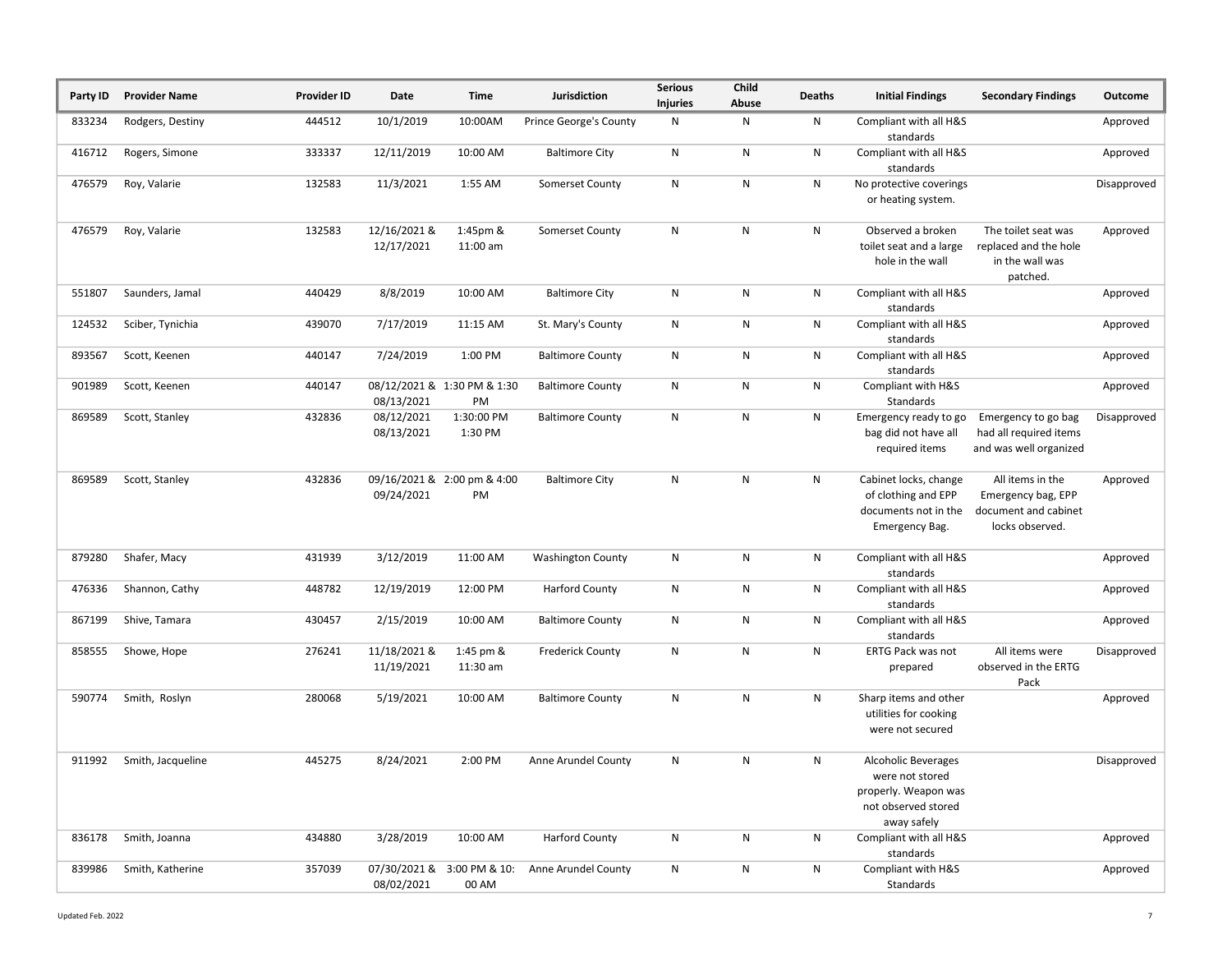| Party ID | <b>Provider Name</b>          | <b>Provider ID</b> | Date                     | <b>Time</b>                       | <b>Jurisdiction</b>           | <b>Serious</b><br><b>Injuries</b> | Child<br>Abuse | <b>Deaths</b> | <b>Initial Findings</b>                                                                                                                    | <b>Secondary Findings</b>                                                                                       | Outcome     |
|----------|-------------------------------|--------------------|--------------------------|-----------------------------------|-------------------------------|-----------------------------------|----------------|---------------|--------------------------------------------------------------------------------------------------------------------------------------------|-----------------------------------------------------------------------------------------------------------------|-------------|
| 768157   | Smith, Rene                   |                    | 6/19/2019                | 10:00 AM                          | <b>Washington County</b>      | ${\sf N}$                         | N              | N             | Failed to show for the<br>first visit                                                                                                      | Failed to reschedule<br>2nd visit                                                                               | Disapproved |
| 269265   | Smith, Roslyn                 | 280068             | 1/19/2022                | 1:30 PM                           | <b>Baltimore City</b>         | $\mathsf{N}$                      | N              | N             | Compliant with H&S<br>Standards                                                                                                            |                                                                                                                 | Approved    |
| 901799   | Solomon, Cecilia              | 462624             | 12/28/2021               | 3:30 PM                           | Montgomery County             | Ν                                 | N              | N             | Compliant with H&S<br>Standards                                                                                                            |                                                                                                                 | Approved    |
| 594068   | Stanton, Sonji                | 449293             | 1/9/2020                 | 10:00 AM                          | <b>Baltimore City</b>         | N                                 | N              | N             | Compliant with all H&S<br>standards                                                                                                        |                                                                                                                 | Approved    |
| 470631   | Stiger-Fitzgerald, Jacqueline | 478007             | 10/20/2021               | 10/20/2021 & 1:45 pm & 4:30<br>pm | <b>Baltimore City</b>         | ${\sf N}$                         | ${\sf N}$      | N             | must be observed                                                                                                                           | Change of Clothes, EPP Change of Clothes, EPP<br>docs and outlet covers docs and outlet covers<br>were observed | Approved    |
| 762667   | Tadta, Lea                    | 367185             | 6/6/2019                 | 10:00 AM                          | <b>Baltimore County</b>       | ${\sf N}$                         | N              | N             | Compliant with all H&S<br>standards                                                                                                        |                                                                                                                 | Approved    |
| 871285   | Taylor, Maria                 | 428585             | 1/9/2019                 | 1:00 PM                           | <b>Harford County</b>         | $\mathsf{N}$                      | ${\sf N}$      | N             | Compliant with all H&S<br>standards                                                                                                        |                                                                                                                 | Approved    |
| 861576   | Thomas, Ira                   | 439066             | 7/10/2019                | 10:00 AM                          | <b>Baltimore County</b>       | ${\sf N}$                         | ${\sf N}$      | N             | Compliant with all H&S<br>standards                                                                                                        |                                                                                                                 | Approved    |
| 412153   | Thompson, Alaina              | 420772             | 7/29/2021                | 3:00 PM                           | Charles County,               | ${\sf N}$                         | N              | N             | Compliant with H&S<br>Standards                                                                                                            |                                                                                                                 | Approved    |
| 740352   | Toye, Wanda                   |                    | 2/6/2019                 | 11:00 AM                          | St. Marys County              | N                                 | N              | N             | Failed to show for the<br>first visit                                                                                                      |                                                                                                                 | Disapproved |
| 754854   | Toye, Wanda                   | 132285             | 5/15/2019                | 10:00 AM                          | St. Marys County              | N                                 | ${\sf N}$      | N             | Compliant with all H&S<br>standards                                                                                                        |                                                                                                                 | Approved    |
| 352456   | Upchurch, Gwendolyn           | 339772             | 09/28/2021<br>09/29/2021 | 3:15 PM<br>11:30 AM               | Prince George's               | N                                 | ${\sf N}$      | N             | Harmful Products not<br>appropriately stores<br>and locked                                                                                 | Compliant with all H&S<br>standards                                                                             | Disapproved |
| 891586   | Vaughan, Lita                 | 465360             | 9/30/2021                | 1:30 PM                           | Charles COunty                | N                                 | ${\sf N}$      | N             | Compliant with H&S<br>standards                                                                                                            |                                                                                                                 | Approved    |
| 745818   | Waller, Ashley                | 438235             | 6/26/2019                | 10:30 AM                          | <b>Baltimore County</b>       | N                                 | N              | N             | Compliant with all H&S<br>standards                                                                                                        |                                                                                                                 | Approved    |
| 160996   | Warren, Shirley               | 443428             | 9/13/2019                | 1:00 PM                           | <b>Charles County</b>         | $\mathsf{N}$                      | N              | N             | Compliant with all H&S<br>standards                                                                                                        |                                                                                                                 | Approved    |
| 403865   | Watkins Sykes, Monchell       | Not in ccats       | 12/23/2021               | 10:00 AM                          | Anne Arundel County           | N                                 | N              | ${\sf N}$     | Missing Change of<br>clothes for children                                                                                                  |                                                                                                                 | Disapproved |
| 140126   | Wells, Cynthia                | Not in ccats       | 12/28/2021               | 2:03 PM                           | <b>Baltimore Ciity</b>        | N                                 | N              | N             | Cleaning agents were<br>within the childrens<br>reach. No change of<br>clothes were provided<br>nor were the EPP docs<br>in the ERTG pack. |                                                                                                                 | Disapproved |
| 861865   | Wheeler, Melanie              | 429612             | 1/31/2019                | 1:00 AM                           | <b>Prince George's County</b> | N                                 | ${\sf N}$      | N             | Compliant with all H&S<br>standards                                                                                                        |                                                                                                                 | Approved    |
| 902767   | White, Tiffany                | 447217             | 11/21/2019               | 10:00 AM                          | <b>Cecil County</b>           | $\mathsf{N}$                      | ${\sf N}$      | N             | Compliant with all H&S<br>standards                                                                                                        |                                                                                                                 | Approved    |
| 501994   | Williams, Justin              | 177450             | 9/8/2021                 | 1:57 PM                           | Prince George's               | $\mathsf{N}$                      | N              | N             | Compliant with H&S<br>standards                                                                                                            |                                                                                                                 | Disapproved |
| 490776   | Williams, Keitana             |                    | 2/4/2020<br>2/6/2020     | 10:00 AM 1:00<br>PM               | <b>Frederick County</b>       | ${\sf N}$                         | ${\sf N}$      | N             | visit                                                                                                                                      | Failed to show for first Failed to show for the<br>2nd visit                                                    | Disapproved |